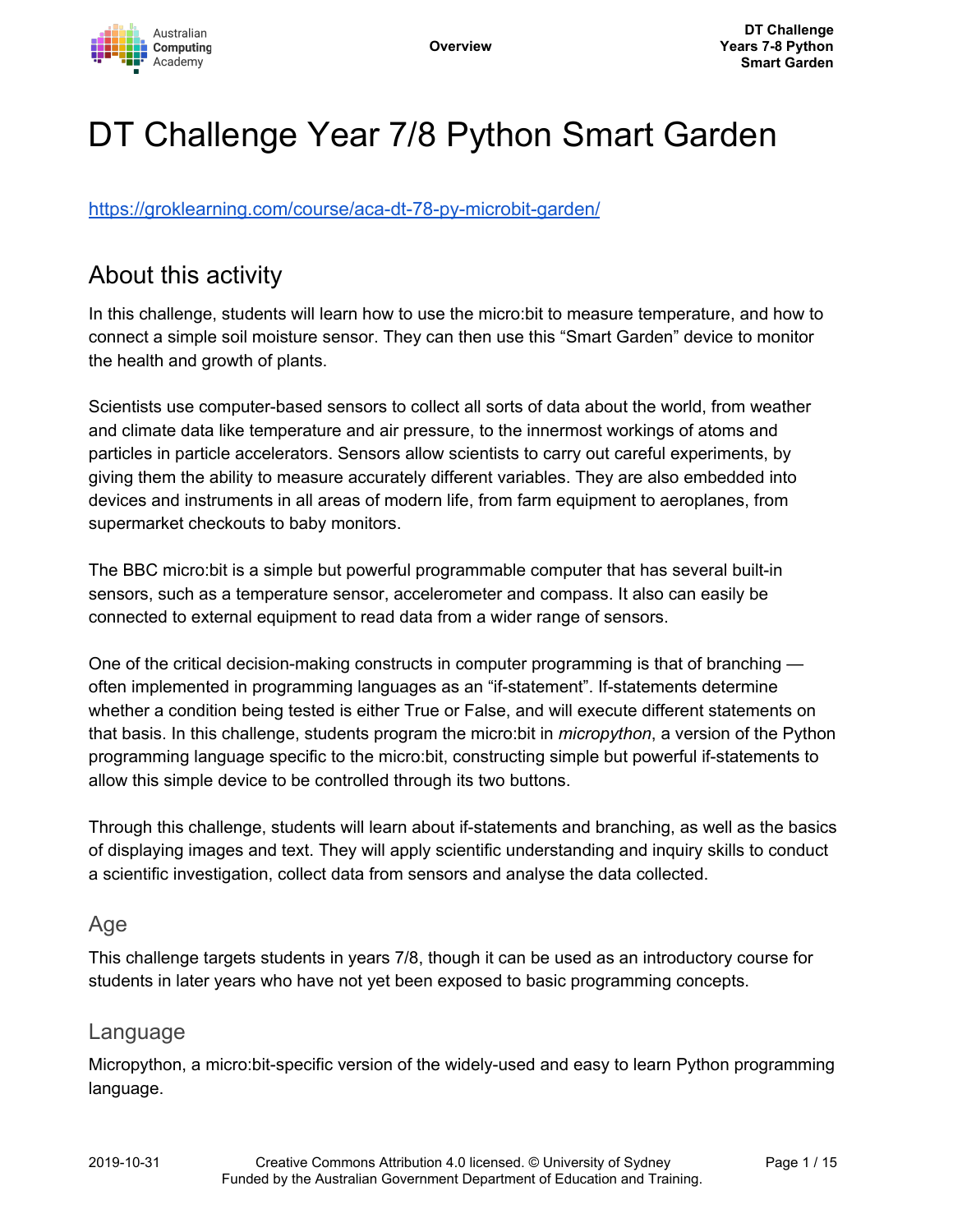

#### Time

The course is designed to be completed in approximately 8-15 hours of class time — it can be extended with the suggested investigation.

# Objectives, Content Descriptions & Key Concepts

### Digital Technologies

| <b>Content</b><br><b>Descriptor</b><br>Code | <b>Content Descriptor</b>                                                                                                                               | <b>Key Concepts</b>                                                                                                                       | <b>Addressed by</b><br><b>Smart Garden</b><br>through:                                                                                                                |
|---------------------------------------------|---------------------------------------------------------------------------------------------------------------------------------------------------------|-------------------------------------------------------------------------------------------------------------------------------------------|-----------------------------------------------------------------------------------------------------------------------------------------------------------------------|
| ACTDIK024                                   | Investigate how digital systems<br>represent text, image and audio data<br>in binary                                                                    | Representations<br>Types of data                                                                                                          | Learn that lights are<br>turned on with an<br>integer 1 and off with<br>an integer 0                                                                                  |
| ACTDIP025                                   | Acquire data from a range of<br>sources and evaluate authenticity,<br>accuracy and timeliness                                                           | Acquiring data<br>Checking authenticity of data                                                                                           | E.g. comparing<br>micro:bit temperature<br>data to thermometer<br>data                                                                                                |
| ACTDIP026                                   | Analyse and visualise data using a<br>range of software to create<br>information, and use structured data<br>to model objects or events                 | Defining (Specification)<br>Decompose problem<br><b>Functional Requirements</b><br>Constraints<br>Visualise data to create<br>information | Decomposition of<br>problem into smaller<br>components<br>Monitoring moisture<br>and temperature over<br>time period<br>Graphing data and<br>relating to plant health |
| ACTDIP028                                   | Design the user experience of a<br>digital system, generating,<br>evaluating and communicating<br>alternative designs                                   | Interactions                                                                                                                              | Displaying symbols as<br>patterns of LEDs to<br>communicate with the<br>user                                                                                          |
| ACTDIP029                                   | Design algorithms represented<br>diagrammatically and in English, and<br>trace algorithms to predict output for<br>a given input and to identify errors | Designing (Algorithms)<br>Flowcharts<br>Tracing                                                                                           | Loops to manage code<br>repetition, decision to<br>run when button is<br>pressed                                                                                      |
| ACTDIP030                                   | Implement and modify programs<br>with user interfaces involving<br>branching, iteration and functions in<br>a general-purpose programming<br>language   | <b>Branching</b><br>Iteration<br>Tracing                                                                                                  | Algorithms include<br>branching, iteration,<br>user input                                                                                                             |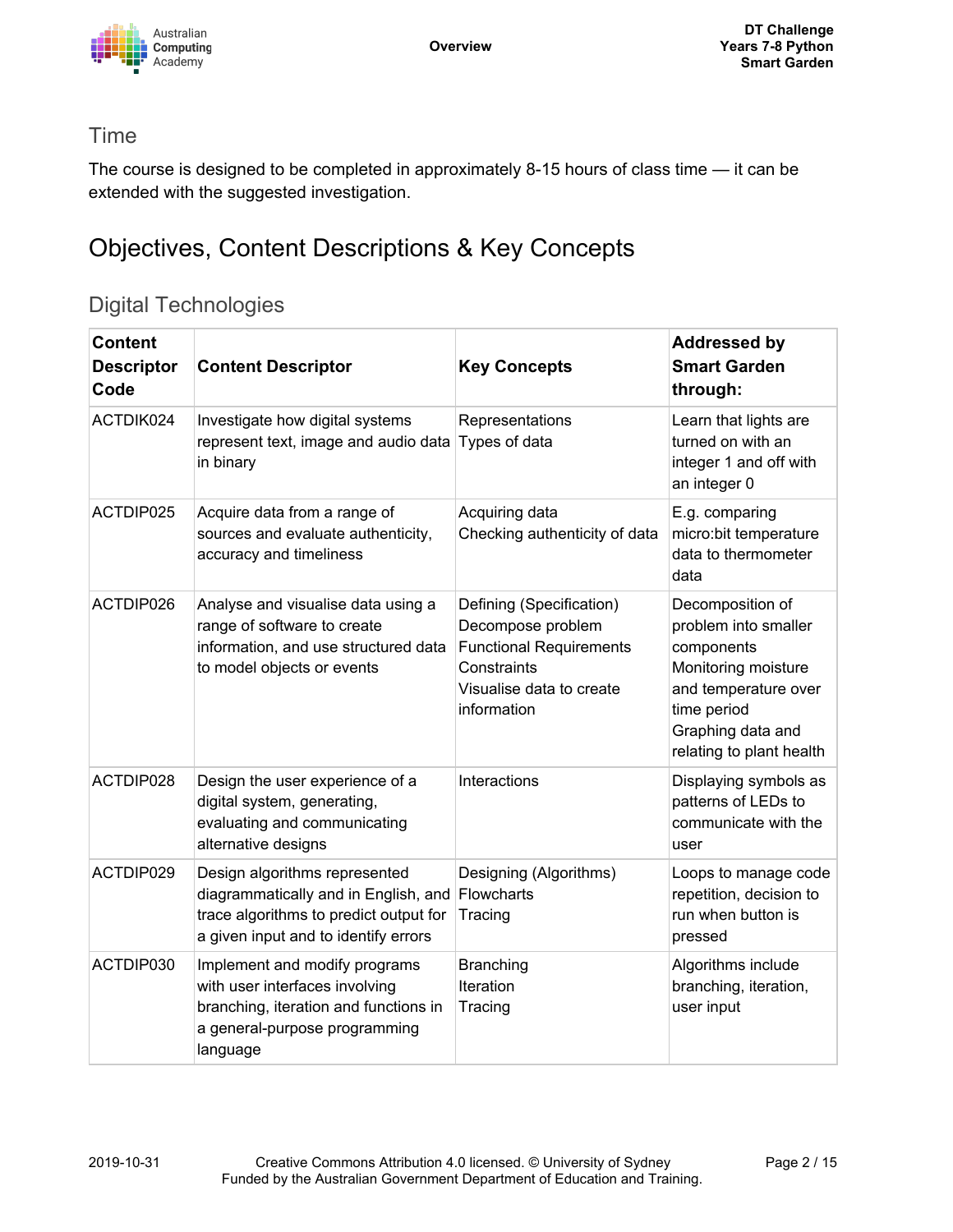

### **Science**

| <b>Content</b><br><b>Descriptor</b><br>Code | <b>Content Descriptor</b>                                                                                                                                                                                     | <b>Key Concepts</b>                                                                   | <b>Addressed by</b><br><b>Smart Garden</b><br>through:                                                                                                                                          |
|---------------------------------------------|---------------------------------------------------------------------------------------------------------------------------------------------------------------------------------------------------------------|---------------------------------------------------------------------------------------|-------------------------------------------------------------------------------------------------------------------------------------------------------------------------------------------------|
| <b>ACSIS126 &amp;</b><br>ACSIS141           | Measure and control variables,<br>select equipment appropriate to the<br>task and collect data with accuracy                                                                                                  | Characteristics of fair tests<br>Recording data                                       | Discussion of fair test<br>examples<br>Using Smart Garden to<br>measure<br>environmental factors<br>Investigation activity<br>into plant growth -<br>using Smart Garden to<br>take measurements |
| <b>ACSIS129 &amp;</b><br>ACSIS144           | Construct and use a range of<br>representations, including tables and<br>graphs, to represent and describe<br>observations, patterns or<br>relationships in data using digital<br>technologies as appropriate | Presenting data in tables and<br>other forms                                          | Representing data on<br>micro: bit in different<br>forms<br>Investigation activity -<br>present data on plant<br>growth in different<br>forms                                                   |
| <b>ACSIS130 &amp;</b><br>ACSIS145           | Summarise data, from students' own<br>investigations and secondary<br>sources, and use scientific<br>understanding to identify<br>relationships and draw conclusions<br>based on evidence                     | Analysing and summarising<br>data<br>Identifying relationships<br>Drawing conclusions | Investigation activity<br>into plant growth using<br>Smart Garden -<br>interpret data to<br>produce plant care<br>guide                                                                         |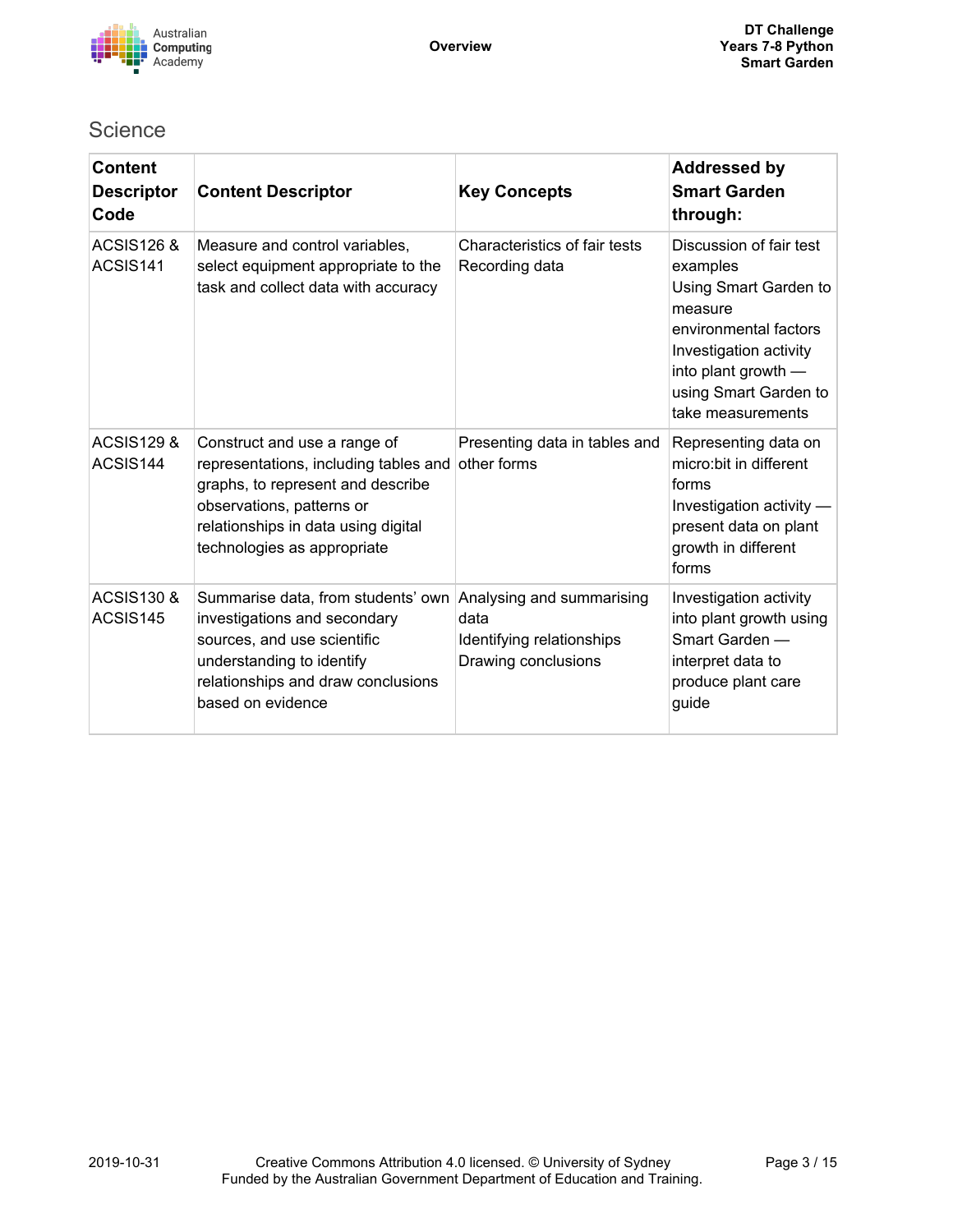

## What are we learning? (Abstract)

At the conclusion of these activities students will be able to:

- Understand how living things adapt to their environments
- Identify changes in the environment that can affect the growth and wellbeing of a plant
- Understand the importance of a fair test when carrying out a scientific investigation
- Write programs using the Python programming language
- Recognise that breaking down a problem into smaller steps (decomposition) makes it easier to solve problems
- Debug algorithms
- Recognise that steps in algorithms need to accurate and precise
- Recognise that problems can have multiple solutions
- Utilise branching (if, if-else, and if-elif-else) in programs
- Utilise user input
- Define the term *algorithm*
- Define the term *decomposing*
- Define the term *branching*

### Module outline

The course consists of four core modules:

1. Displaying Images and Text

This module introduces showing images and text on the micro:bit's 5x5 LED display. It also introduces simple sequencing of steps in order to display multiple types of output.

2. Sensors and Pins

This module introduces the micro:bit's built-in sensors, focussing on using the temperature sensor

It then shows how to construct a simple external sensor and connect it to the micro:bit, and use it to obtain data about soil moisture.

3. Buttons and Custom Images

This module introduces the term algorithm, decisions, and allows students to write programs that change their behaviour on the basis of information from the user, through input from the micro:bit's two buttons.

It also discusses the importance of designing a scientific experiment around a fair test, where one aspect is changed and all others are kept the same.

4. Putting it all together

The final project brings all aspects of the first three modules together, to complete the full Smart Garden program that measures temperature and soil moisture, through interactions with the micro:bit's buttons. Possible investigations are suggested using the Smart Garden as a measurement device, and a sample investigation is provided in more detail.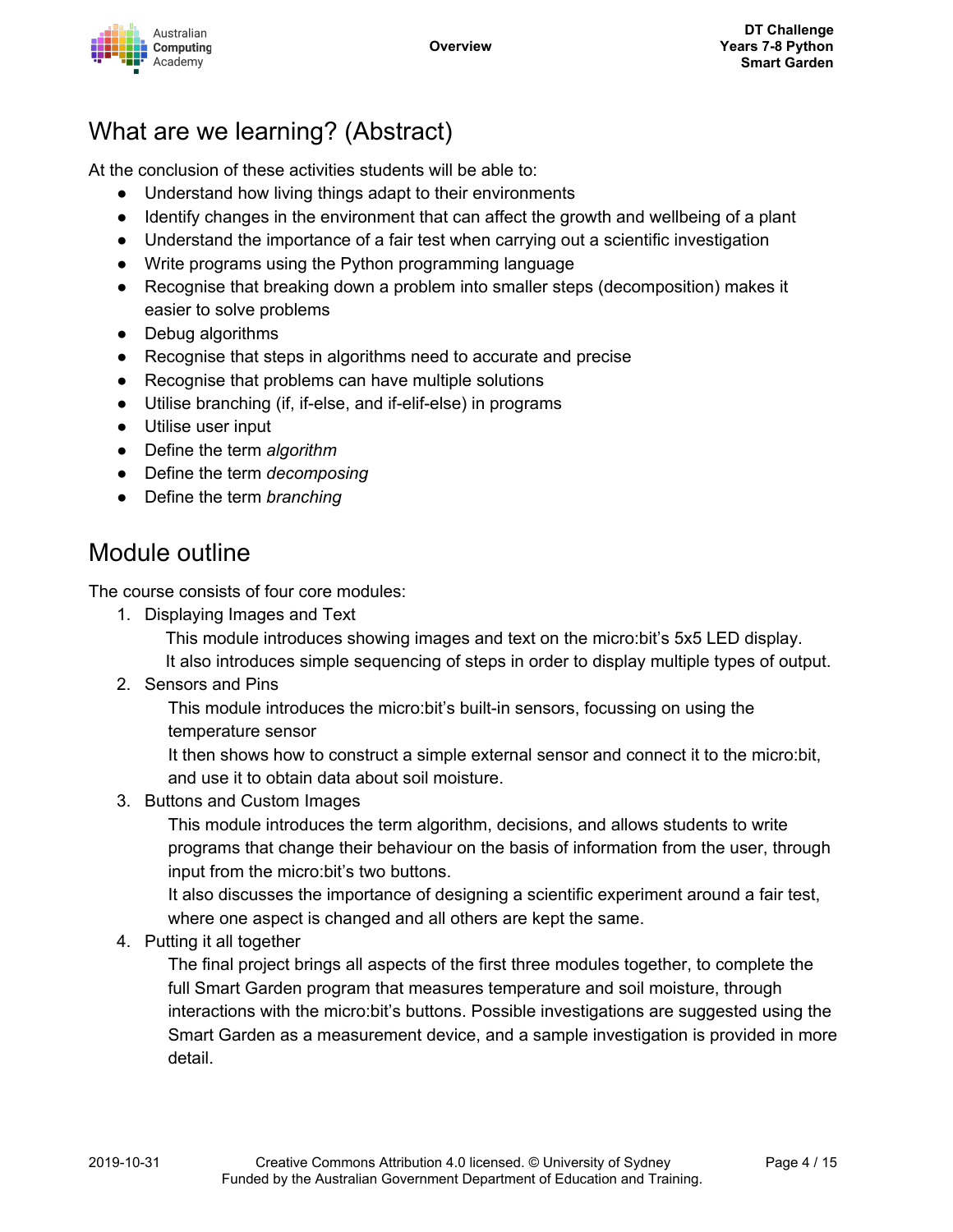

### New Vocabulary

From Digital Technologies:

*Algorithm:* A set of rules or step by step instructions to solve a problem or achieve an objective. A recipe is an example of an algorithm - it sets out what you need and the steps you follow to combine everything to create your food item(s).

*Decomposition:* breaking down a problem into smaller parts which can then be dealt with individually. This allows very complicated problems to be solved by first solving their individual parts separately and then working out how those individual solutions can be used together.

*Branching:* Changing the instructions executed by the program based on a certain condition. This allows you to specify that your program should behave one way in some cases, but a different way in others. In blockly, this is achieved through the use of  $if$ -elseif-else blocks.

#### From Science:

*Adaptation*: Describes how a species evolves over many generations to better survive in its natural habitat. Includes both structural adaptations (physical features that assist with things such as hunting prey, avoiding predators or surviving harsh environmental conditions) and behavioural adaptations (changes to the species' activities, such as being nocturnal to avoid daytime predators, or to take advantage of keen eyesight in dark conditions).

*Habitat*: The natural environment where a species lives and thrives. Even in the harshest of environments, species survive due to adaptations in physical features and behaviour.

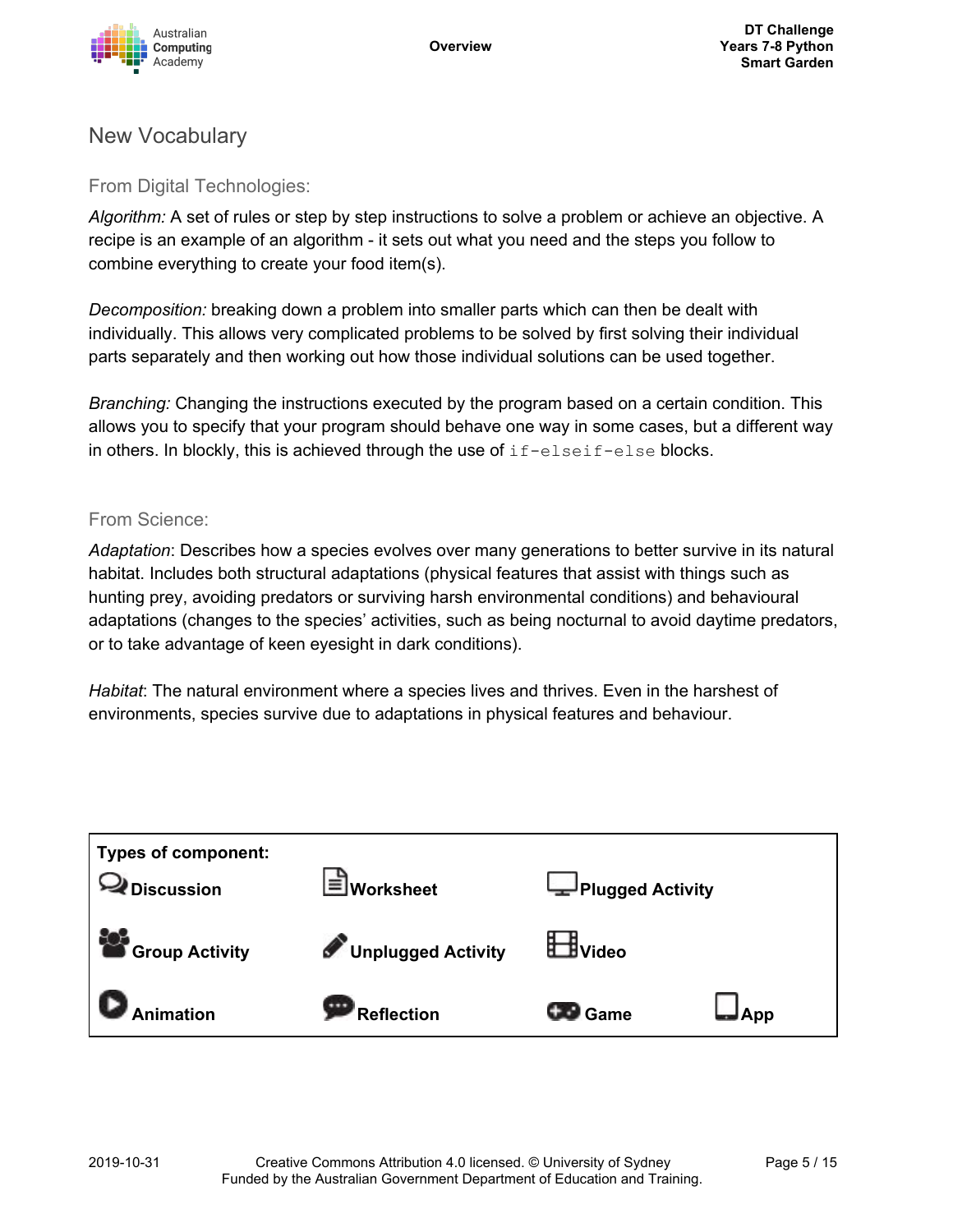

# Overarching Activity: The Smart Garden Challenge

# Preparation and timing

The challenge consists of 4 modules, with an additional extension investigation for students who have had some experience with programming before or who move through the material quickly.

Completing all four modules should take around 8-10 hours.



### Overview

- The challenge assumes no programming knowledge
- It teachers programming concepts, scientific concepts and Python syntax concurrently

### Suggested Implementation

**Plugged Activity**

#### *Challenge modules*

To get the most out of the modules, students should always:

- Read the interactive notes, including running any example code provided
- Attempt all problems and review questions

Clicking the **Run** button ( ▶ ) allows students to check their code by running it and observing the output. When they believe they have the solution correct, pressing the **Mark** button ( ✭ ) will check to see if the code passes the test cases, and will provide feedback if it does not.

You can interleave the unplugged activities above with completion of the online modules, especially if you find students are struggling with a concept explored in one of the activities.

**Many slides and all problems include "Teacher Notes" that verified teachers can access. These provide additional information, suggestions and activities for teaching each concept and exploring ideas further with students in class.**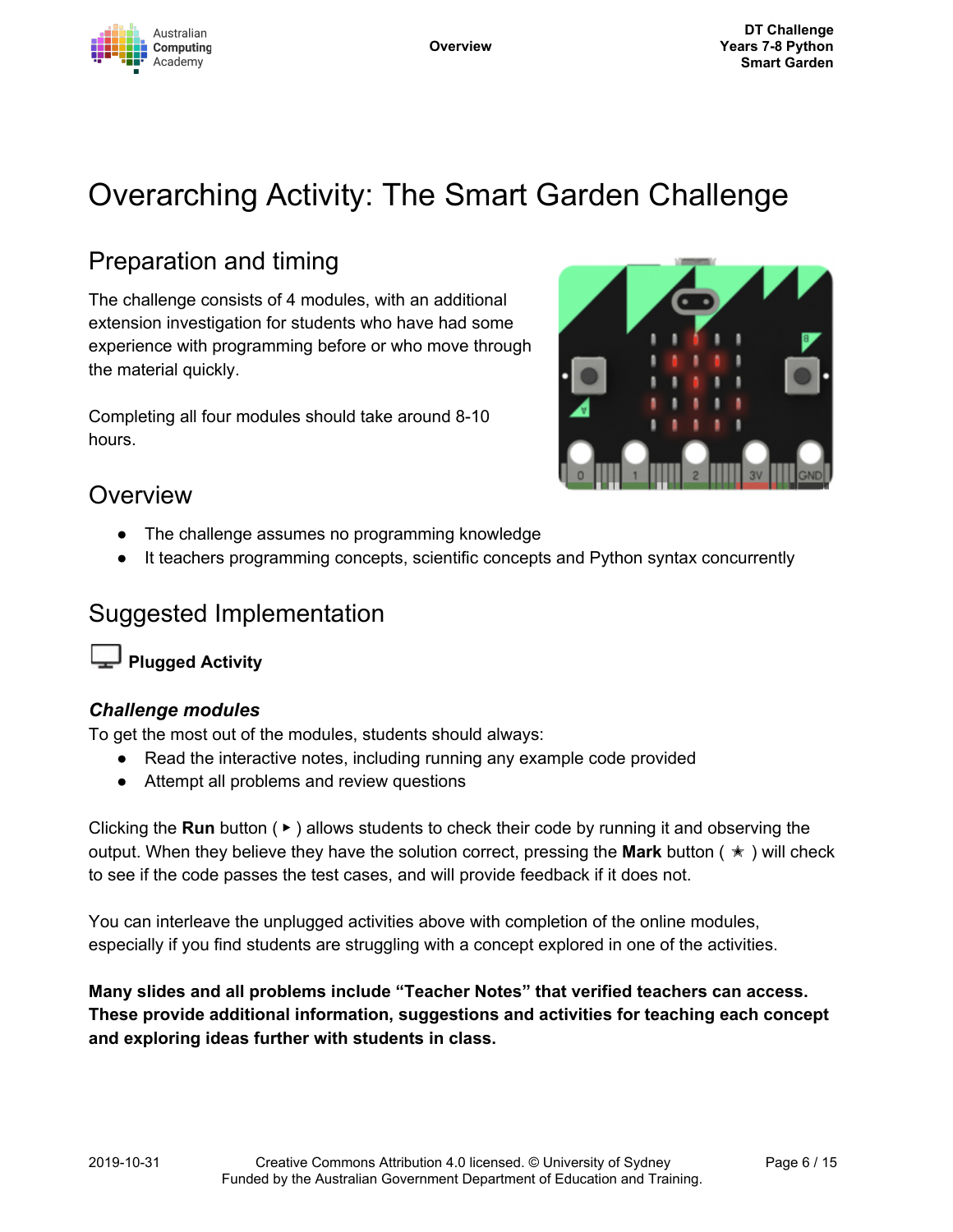

# Activity 1 — Unplugged: Abstract Drawing

# Preparation and timing

Before starting this activity, the students will need four pieces of plain paper (post-its work well) and a print out of the 5 X 5 grid (linked below).

This activity can be done prior to or during Module 1, which covers how images are shown on the micro:bit display. It could also be done during Module 3, where custom images are introduced.

### Overview

- How much information is really needed to convey an idea?
- Abstraction requires the removal of unnecessary information.
- Can an animal be drawn with 25 dots?

## Suggested Implementation

### **Unplugged Activity**

#### *Abstract Drawing*

Give the students 2 minutes to draw a pig on one piece of paper and a dog on another one.

*The short time frame is to try to stop them from trying to draw something too detailed.*

Ask the students to show only one picture to the student next to them. Can they guess which animal it is? (encourage a little discussion about funny drawings)

### **Discussion**

Did anyone fail to identify the drawn animal? What were the things that helped you to identify the difference between a pig and a dog?

*Suggestions should include curly tail, snout, perhaps long waggy tail, tongue, pointy or floppy dog ears.*

#### **Take 2:**

Try the activity again, only this time get the students to see if they can represent the pig and the dog on the two remaining pieces of paper with the fewest lines possible.

Have them show the pictures to their partner to guess. Was it as easy? Did anyone do a particularly good job of representing a pig or a dog in a tiny number of lines?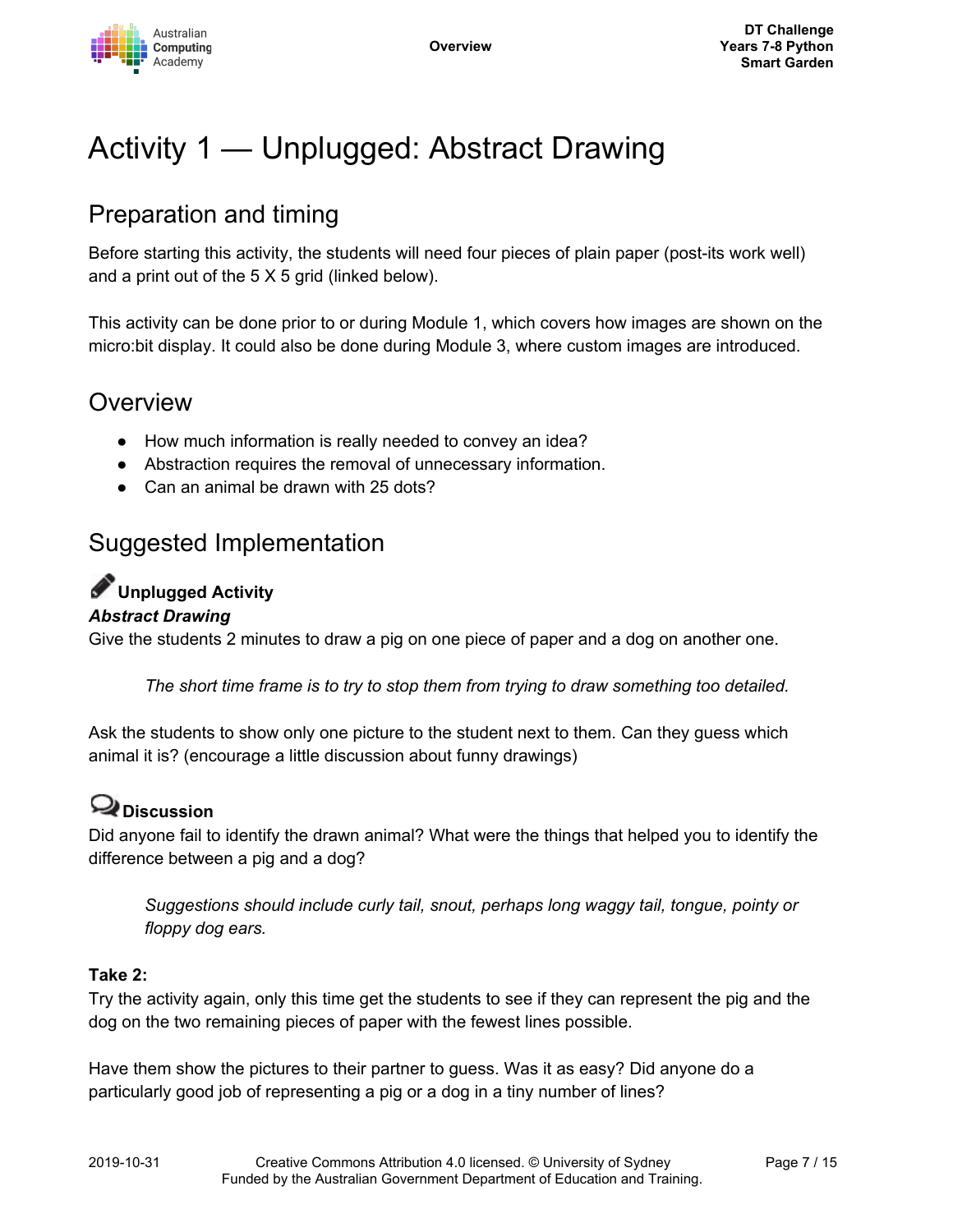

### **Discussion**

Talk about the fact that the students have abstracted all but the most identifiable details away. Computer science is all about abstraction — making sure we ignore the unimportant and distracting detail to focus on what's necessary to solve a problem.

As humans, we abstract details all the time: if someone asks us how we are in the morning, we generally only give them a short response (e.g. "good, thank you"). We don't go into the details of the toe we may have stubbed, or the bus to school that braked suddenly causing you to stumble on the way out. Similarly, for computers to solve problems effectively, they need the solution to be general (or abstract) enough that it can solve for all problems of a certain type. Imagine if a calculator could only add 2+2 and nothing else!

#### **Faces in 25 dots**

Ask the students to suggest some facial expressions that have very identifiable characteristics. *Suggestions should include things that are represented by emoji like happy, sad, surprised, angry etc.*

Get the students to colour squares on the  $5 \times 5$  grid to represent an animal that their partner can guess.

- Link to the 5 x 5 grid printable [\(Google\).](https://docs.google.com/presentation/d/1zg1-sTDiBLGeb8EUXyBWwYGFfdfTy-gNDCeZh0WJevs/copy)
- $\bullet$  Link to the 5 x 5 grid [printable](https://groklearning-cdn.com/modules/jSG8socbQ2FwPra38m5WA7/AbstractDrawingunplugged.pdf) (PDF).

Rules:

- 1. They may only use one colour
- 2. They must colour the whole square of any square they colour

Show the pictures and ask for guesses from the group. (Encourage enthusiastic showing around the room.)

#### Discussion questions:

- Was it hard to abstract away the least important information?
- Was it easier or harder when there was a very specific limit for how much you could draw?
- Extension: what are some other examples of abstraction (either in how humans communicate or how computers work)?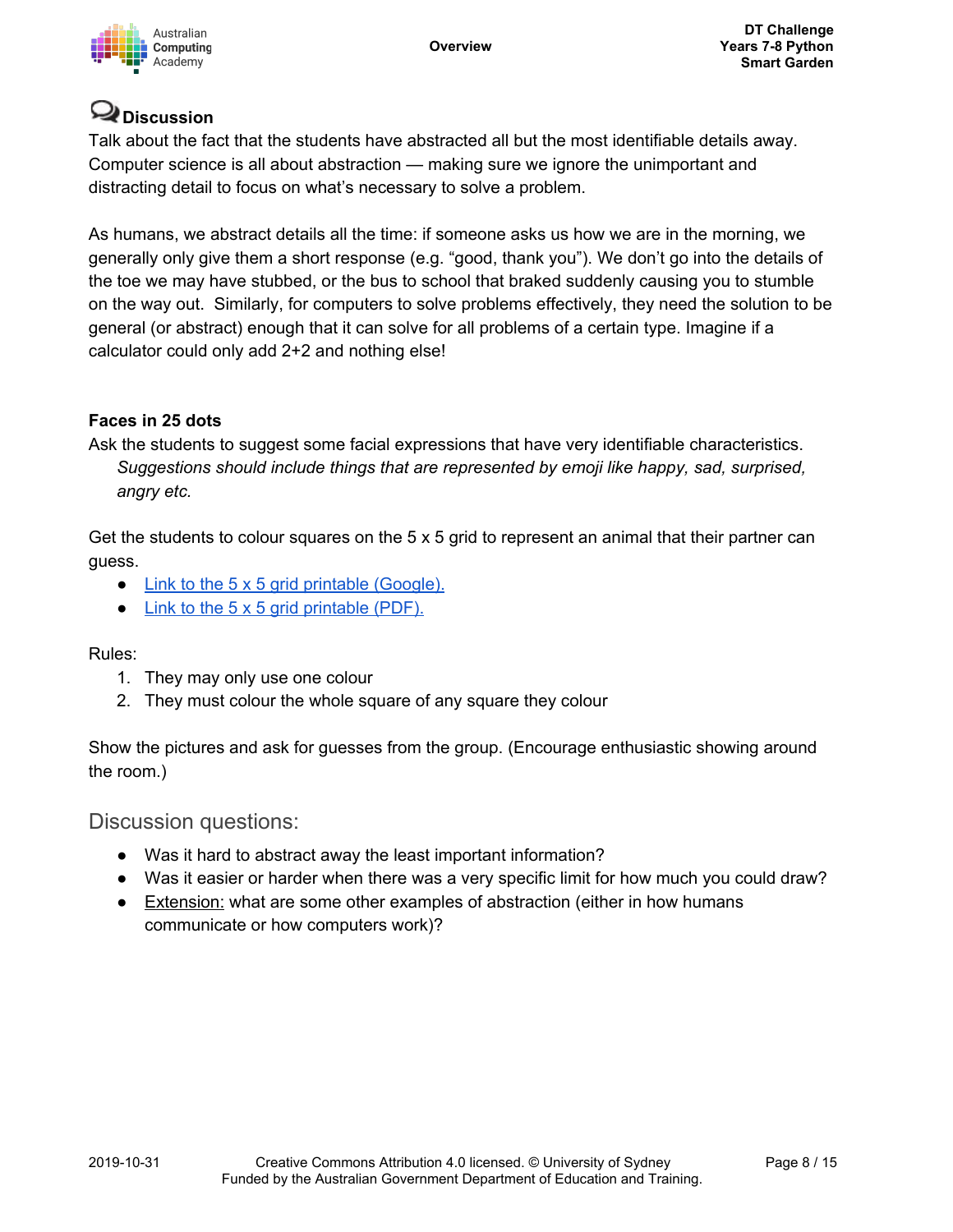

# Activity 2 — Introducing the micro:bit

## **Plugged Activity**

#### Challenge Module 1 - [Displaying](https://groklearning.com/learn/aca-dt-78-py-microbit-garden/1/0/) images and text

Module 1 introduces the students to the micro:bit and displaying images and text on the 5 x 5 grid of LEDs. It starts the students thinking about the correct sequence of programming instructions. This is sequencing.

A *sequence* is a set of instructions in a computer program which the computer performs in order. Each instruction is executed immediately following the one before is complete.

Focus point: Draw the students attention to the "Giraffe Duck" slide. In embedded systems the students need to add delays into the program to make sure there is enough time for humans to perceive the changes of instructions.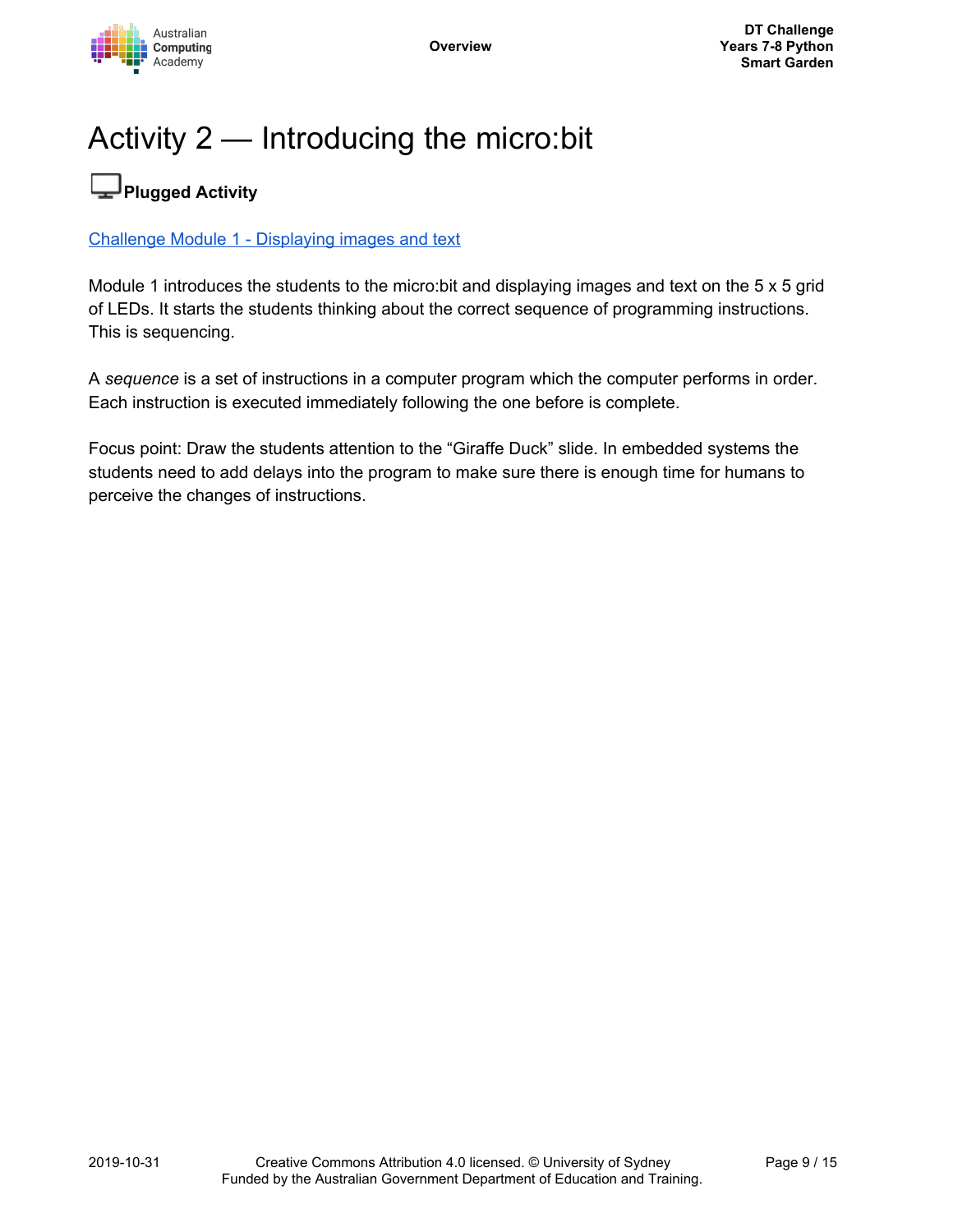

# Activity 3 — Senses and Sensors

Computers are used in so many things we don't think of as computers. From cars, airplanes and traffic lights to toasters, TVs and smart light bulbs.

Because computers are in almost every device we use, programming is needed in all of those devices too. So by learning how to program embedded systems you can learn about how the world around you works!

The examples in this challenge abstract away the details of some real world embedded systems so students can explore the basic concepts of input, output, branching and iteration in real world systems without being given control of a traffic sign or a complex navigation system.

We have a blog post that explains in detail how to get your and your student's programs onto the physical micro:bit. You can read it here: <https://blog.aca.edu.au/uploading-a-program-from-grok-onto-the-bbc-micro-bit-b89fbbac2552>

# Preparation and timing

No prior knowledge is required for this activity. This challenge is all about using the micro:bit as a scientific sensor to measure aspects of the world. Students can think about and discuss examples of this idea in the world around them.

This activity would be best delivered either prior to Module 1, to introduce the overall scope of the challenge, or concurrently with Module 2, where the micro:bit's sensors are introduced.

## **Overview**

- What senses do we have in our bodies, and what do we "measure" with them?
- What electronic sensors are in our homes, or at school, or other places, and what do they "sense"?
- How do scientists use sensors?

## **Discussion:**

#### **Sensing with our Senses**

What senses do our bodies have? Students should be able to name most or all of the five senses — sight, hearing, taste, touch, smell. You can ask them to think about what each of those senses is actually doing, for example, what do you "see" when you see something? What do you "smell" when you smell something?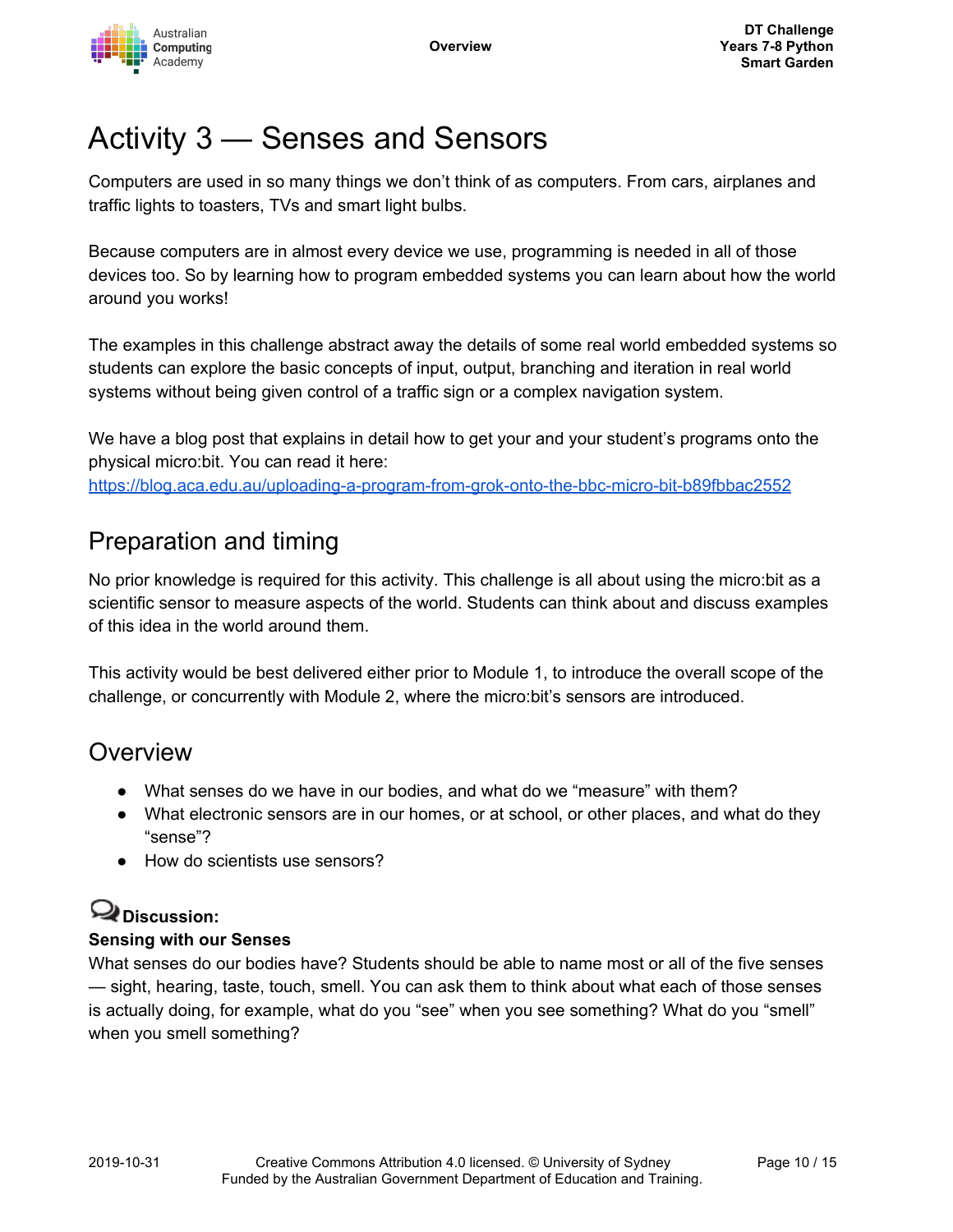

#### **What "smart devices" and sensors are in your house?**

What devices do you have in your house that have tiny computers in them? Sample answers:

Air Conditioning Laundry machines (washer / dryer) **Refrigerator** Security System **Television** 

Do any of those devices have sensors in them to measure or "sense" the world around them? Sample answers:

Remote control Oven (temperature) Heater/Air conditioner (temperature) Smoke alarm Phone (light sensor, accelerometer, camera, …) Lift doors

### **Discussion:**

What information does a farmer need to care properly for a crop of plants? Ask the students to come up with as many things as they can that could affect how well the crop grows, for example: *Amount of rain, amount of sunlight, temperature, winds and storms, kind and quality of soil, type of pests, …*

Then they can discuss which of those things the farmer would be able to measure, and how would they do that? What devices would the farmer use to measure, for example, the temperature? What about nutrients or moisture in the soil? What about predicting the weather next week, or next month?

Farmers, and many people who need detailed information — especially scientists — use computers and sensors to gather information about the world. Sometimes it's to help grow plants efficiently, sometimes it's to understand the world better.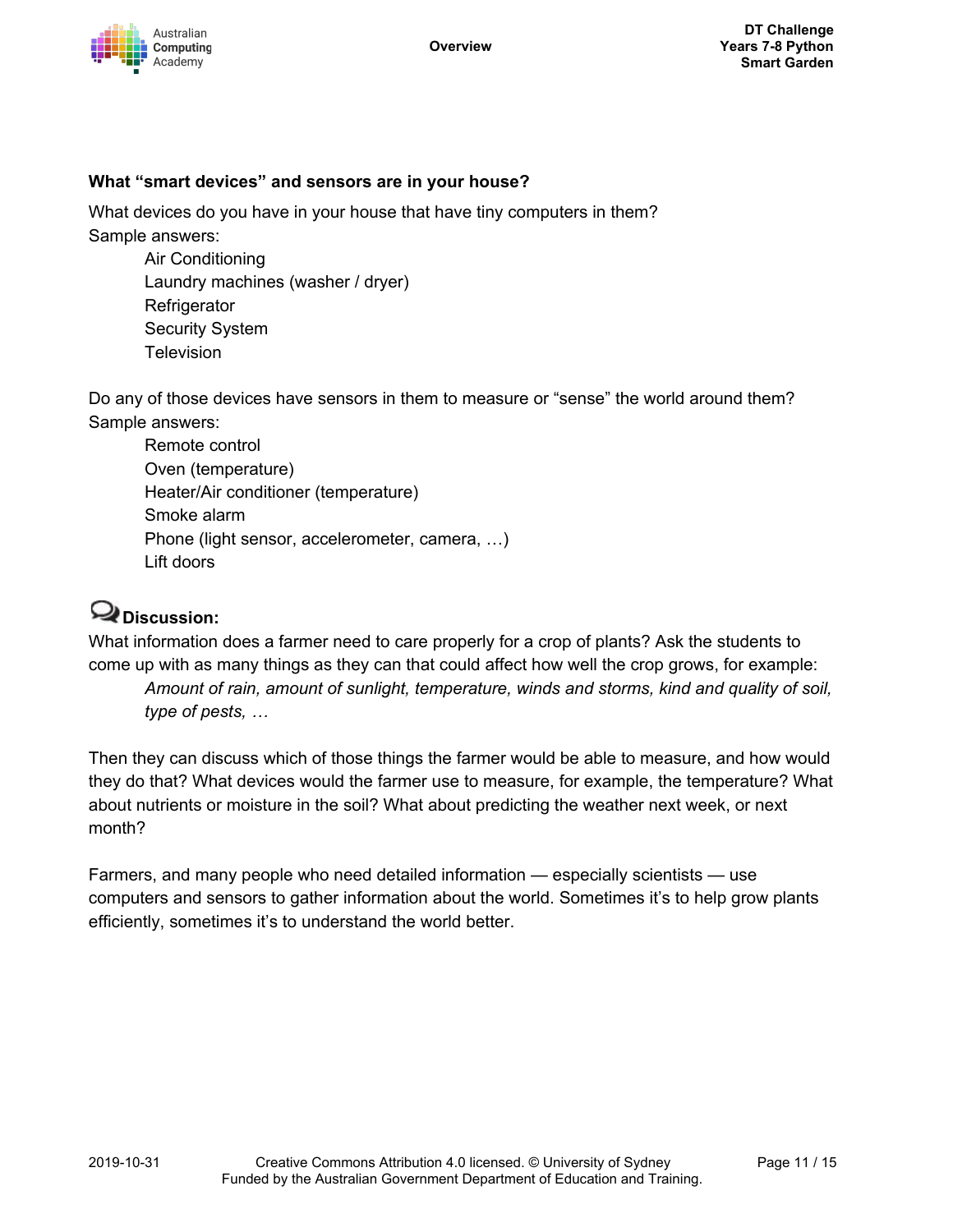

# Activity 4 — Branching: "Simon says …"

## Preparation and timing

Most students will have played this game before.

This activity could be delivered prior to or concurrently with Module 3.

### **Overview**

- What is branching?
- How does it relate to programming?
- How do we determine the conditions that we need to check to perform different instructions?

### Suggested Implementation



#### *Simon says…*

Ask the student if they've all played "Simon says" before and, if any of them haven't, explain the rules of the game. You should then play a game with the group. Olders students may not make many mistakes, and you may choose to end the game early if they aren't being knocked out very quickly.

You should then say that you'll play another game, but this time make the rule a little more difficult. Instead of the rule being *does the instruction start with "Simon Says"*, try something like *does the instruction includes the word "you"* or *does the instruction have exactly five words in it*. You are demonstrating that the condition can change, but regardless of what determines if the instruction should be performed is some condition that you've set as your rule.

*Branching* in programming is what allows us to define different behaviour in the same program. It allows us to check some value or condition in our program, and respond differently based on what the result is. Without branching, all of our programs would perform exactly the same thing every time, and we would need to write brand-new programs every time the tiniest little thing changed. Our programs would not be able to respond differently to new users or data.

Blockly provides a few different ways of performing branching, and some of these are covered in modules 3 and 4 of the challenge.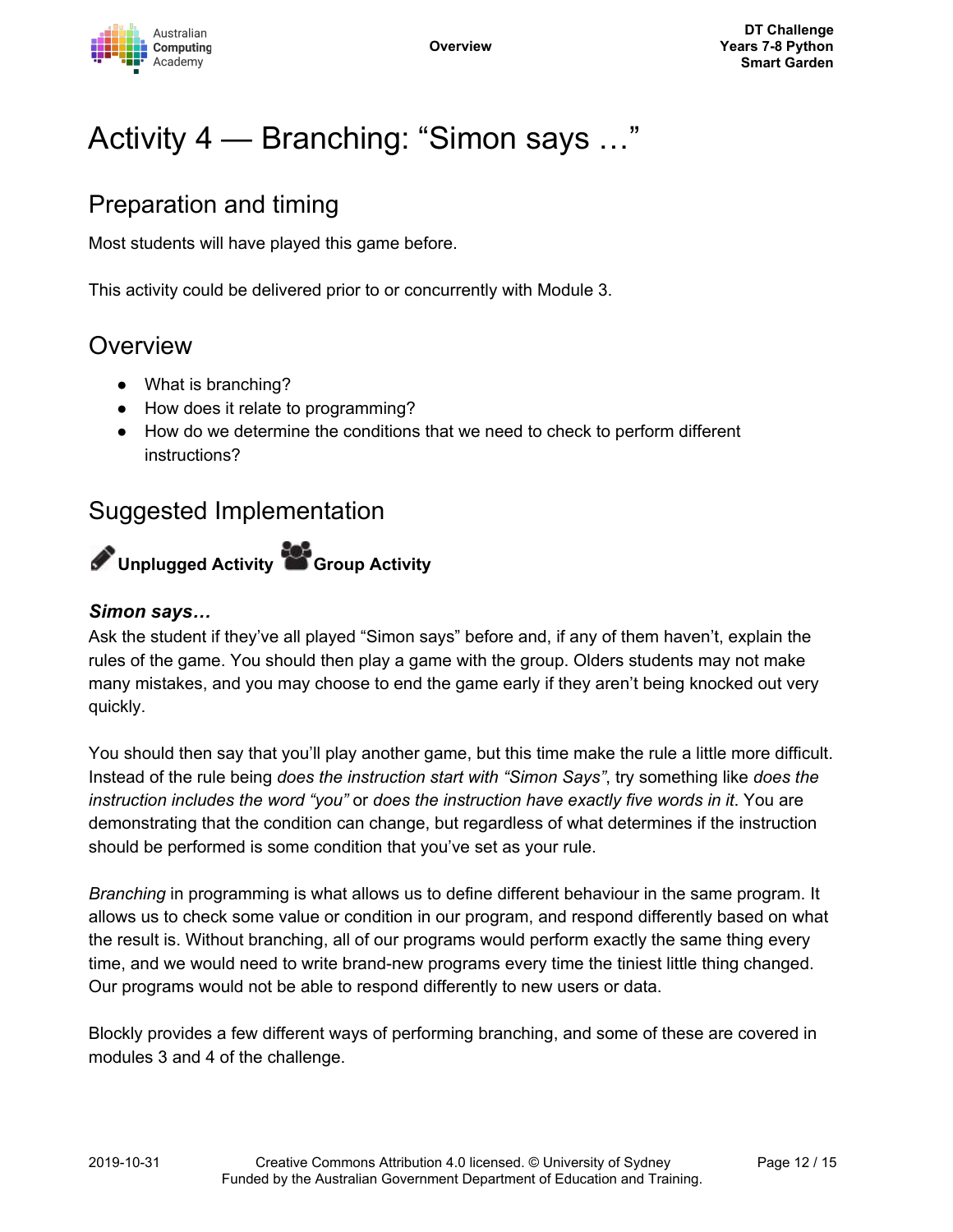



#### *Challenge modules 3 & 4: branching/decision questions*

In modules 3 and 4, you may find it useful to walk through the examples as a group, demonstrating the use of branching for students and explaining the thinking process. You can then have students complete the problems on their own or with a peer, giving them a chance to apply the knowledge and what they've seen demonstrated.

Discussion questions:



#### *Branching is everywhere!*

Students share some examples where they think branching occurs in the programs they use regularly, or other situations in life. Things might include:

- If the phone rings for 30 seconds and isn't answered, it automatically goes to voicemail
- If you choose a particular song on a CD or streaming app, it plays that chosen song
- If you choose a certain character in a game, then it loads that character so that you can play as that person
- If you try to use an ability in a game and it isn't charged, it doesn't let you do it
- If the user types in different answers to a question in a program, different options are presented to them for their next action

All of these actions require the program to check some value or condition. The way the computer responds is determined either by the user themselves, or due to the state of the program at the time the check is performed.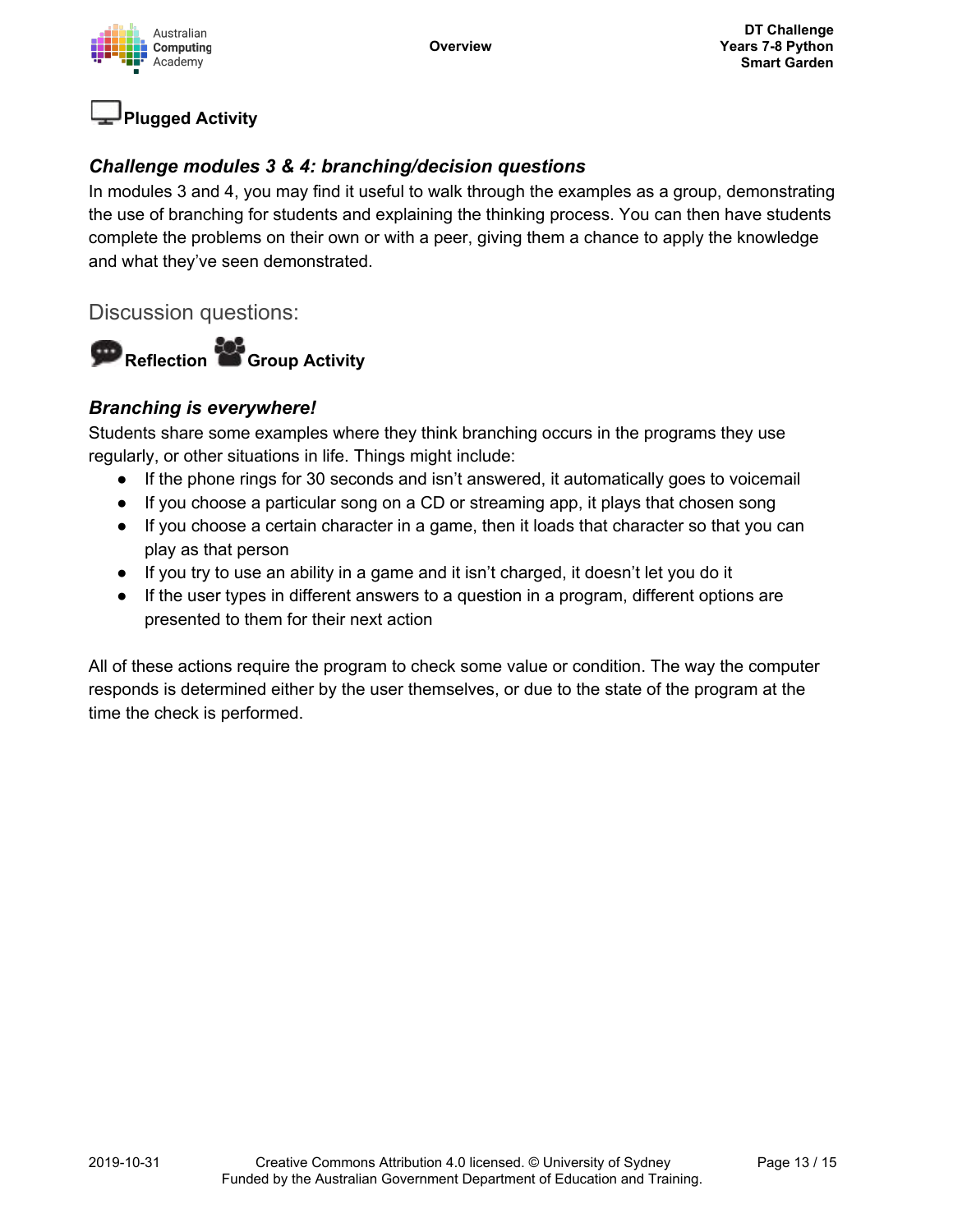

# Activity 5 — "How To Care For Your Plant!"

## Preparation and timing

This longer investigation activity can be done once the full Smart Garden project has been completed, so that the micro:bit can be used to monitor some of the variables. It can also be done independently of the Smart Garden challenge (though it wouldn't be as fun!).

This investigation gives the students a plant to look after — these can be prepared ahead of time, or the class could germinate them from seeds as a prior activity. Tomatoes, peas, and herbs like mint and parsley are quite easy to grow and look after (and could be taken home, given away or sold at a school fair!).

They can do this investigation individually, or in small groups. With a whole class involved, enough data could be collected for discussions about what has the most effect on this type of plant — the sunshine, the water, the temperature, or all of these.

Give each student a copy of the investigation worksheet, and if they are using the Smart Garden, make sure their program is working and they know how to use it.

Students can discuss all the different things their plant needs to grow well, and what they can do to measure and keep track of what they are doing to care for their plant.

### **Overview**

- What different variables affect how well a plant grows and thrives?
- How can we measure and monitor those variables?
- How do we provide information for someone else to follow to take good care of the plant?

### Suggested Implementation

# **Unplugged Activity Discussion**

#### *What does your plant need?*

Discuss with the students what their plants need to grow and flourish — for example, the right amount of water, sunshine, the correct temperature.

They can then discuss how they could measure some or all of those things, and make a record of their measurements. How can they monitor changes in the plant's environment over time, and bring that data together to present the information in a clear way?